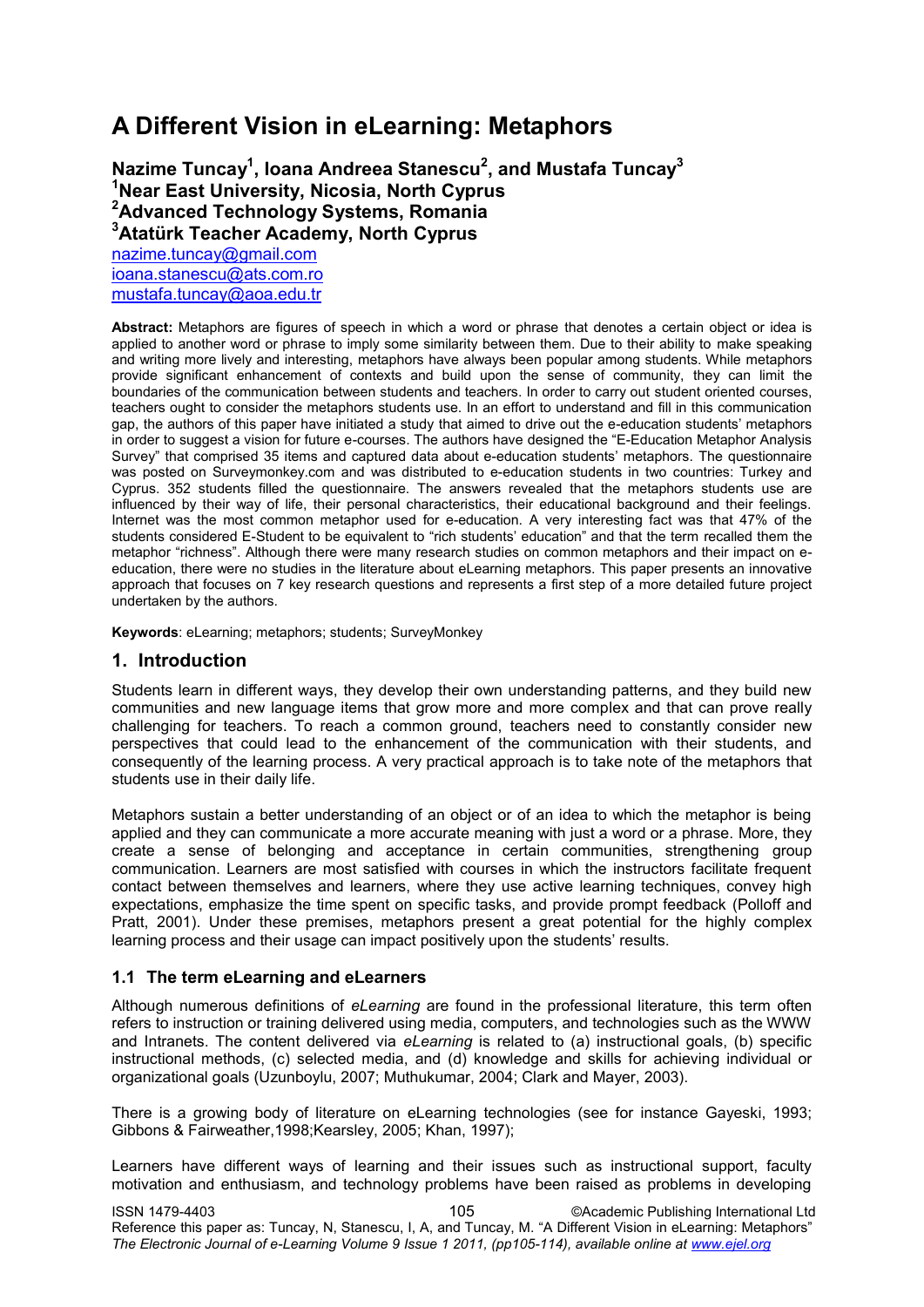online instruction in many institutions for a long time (Barr and Tag, 1995). There may be several issues effecting learners' perceptions about online learning: Instructor, Website, Computer Skills, Pedagogical Issues and English Language. If learners are not satisfied with the design of the course website, they may have negative perceptions of the effectiveness their online courses (Brush, 2001). Technological problems and pedagogical issues make learners get frustrated with the online courses (Hara and Kling, 2003).

#### **1.2 The impact of metaphors in eLearning**

Metaphors have proven to be a highly useful tool in the development of theories in the social sciences (Hartzell, 2004; Kendall & Kendall, 1993; Levassuer, 2004; Wang, 2004). They provide a convenient means by which to create a taxonomy; the first step towards description, then prediction and finally to understanding (Kerssens-van-Drongelen, 2001; Lewis &Grimes, 1999; Lynham, 2000). Also, metaphors become essential elements that comprise the everyday language among specialists (Cook-Sather, 2003) and they are used to communicate meanings without describing them directly but using some element that could help others understand the concept individuals want to communicate.

There are many metaphors that surround the concept of eLearning. Each of them provides some insight and represents a different understanding, but taken together they reveal what a complex concept eLearning really is. Each metaphor offers unique perspectives for the group that is using it and, at the same time, limits understanding in various ways both for the group that has generated and is using the metaphor and also for people residing outside of the group. This fact constitutes premises for broadening the gap between teachers and students and disagreements may be just a result of each group talking past each other while using different metaphors.

Metaphors embody and define the intangible and abstract, but this process inevitably constrains perceptions and actions to those which make sense within the logic of the metaphor. Metaphors are therefore both descriptive and prescriptive. It is important that both students and teachers become aware of their own metaphors for eLearning, so they can recognize how these limit or liberate them. Working together with other learners increases involvement in learning and deepens understanding (Chickering & Ehrmann, 1996). These differences in students" perceptions and understanding result in them developing and using different metaphors, for every metaphor highlights one aspect of the concept, just as it hides another; Lakoff and Johnson (1980) call this "metaphorical systematicity". In his analysis of McLuhan's impact, Levinson (2001) reflects his regrets that McLuhan's statements have fueled "the fire of worry that bad things are happening that we can't know or understand". And while McLuhan proposed that the "medium has an impact above and beyond what we do with it" (Levinson 2001), there is no firm evidence as yet that the worriers are correct (Meyer 2002). Tuncay&Özçınar (2009) have carried out a research study on 106 university students and reached the conclusion that for E-class the Paris metaphor was chosen by 22.2%; for Distant Student, "computer heroes" metaphor was the most commonly chosen; for Blended education, the metaphor "Girls and Boys together" was the most commonly chosen (22.2%); for Synchronous Education, "Morning Education" was most commonly chosen (33.3%); for Asynchronous education, computer metaphor was the most commonly chosen. Students" metaphors have great impact in their life (Tuncay&Uzunboylu, 2009) and teachers must be aware of the metaphors their students use, in order to carry out their courses as student oriented.

#### **1.3 Purpose of the study**

Most of the research studies in the literature were related to common metaphors and their impact on distance education (Meyer, 2005) and none of them approached e-education metaphors. The main purpose of this study is to drive out the university students" metaphors, build upon a better communication among students and teachers, and suggest a vision for future e-courses.

#### **2. Method used**

#### **2.1 Population**

Over 600 questionnaires were distributed exclusively online via email, in Turkey and in Cyprus. When the submission was closed, after 1 month, a total of 352 questionnaires were collected. The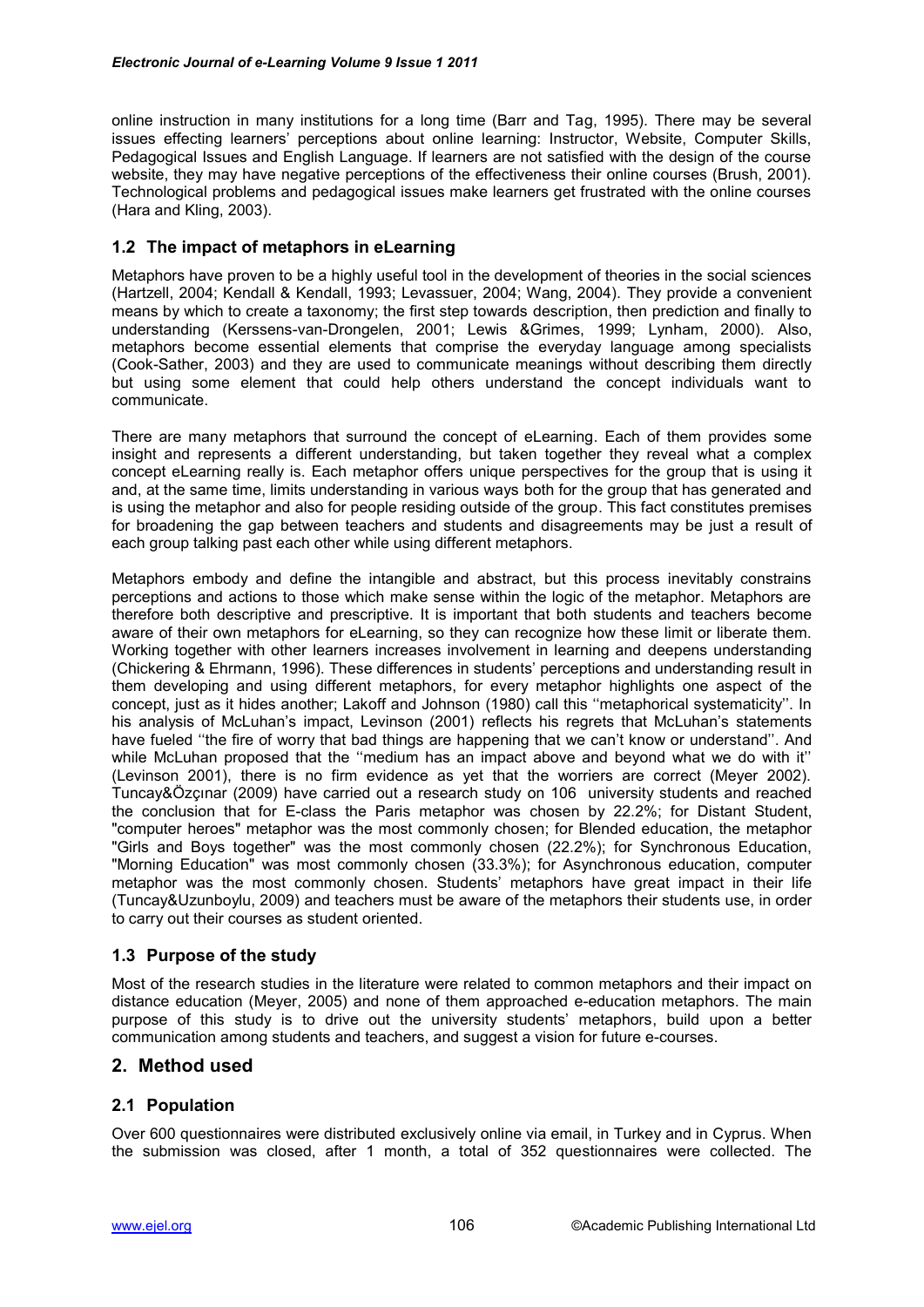distribution of the questionnaire to the target group has proved a real challenge, and generally each student was questioned two times.

#### **2.2 Instrument**

To capture data about university students training needs, the authors have created the "E-Education Metaphor Analysis Survey" questionnaire, consisting of 35 items, and they have distributed it online. The online questionnaire was designed (see Figure 1) and posted (see Figure 2) on Surveymonkey.com and it has been emailed to university students that have previously been taken ecourses. In the first phase, the questionnaire has been distributed in two countries (Turkey and Cyprus), in Turkish. In order to evaluate the items in the questionnaire, expert evaluation (*n* = 13) was required. Experts group from education technologist evaluated the data gathering scale both individually and collaboratively, and sustained the maintenance of the content's validity. All the experts' evaluations and suggestions were taken over in the draft form of the questionnaire and afterwards the necessary corrections were made; some of the questionnaire questions included: *what comes to your mind when one mentions E-education? What comes to your mind when one mentions E-course? What comes to your mind when one mentions E-counselor? What are 10 most favorite metaphors that you come across in your e-courses?*

#### **2.3 Data analysis**

The responses were downloaded from the surveymonkey.com . The authors considered descriptive statistics as a means to present quantitative descriptions in a manageable form and reduce lots of data into a simpler, yet more powerful summary that enables comparisons across people or other units. Descriptive statistics frequencies and percentages were used to analyze and to report the data gained from the questionnaire SurveyMonkey, as frequency and percentage statistics are considered more relevant in the representation of personal information variables. Frequency represents the number of participants who indicated that category (aka "Male"), while percentage was calculated by taking the frequency in the category divided by the total number of participants and multiplying by 100%. The study reports descriptive statistics such as gender, age and country.

| <b>Address Book</b><br>My Surveys    | <b>My Account</b><br>Plans & Pricing                                                                                                                              |                      |                          | + Create Survey        |  |
|--------------------------------------|-------------------------------------------------------------------------------------------------------------------------------------------------------------------|----------------------|--------------------------|------------------------|--|
| Metaphor Analysis Questionnaire Edit |                                                                                                                                                                   | <b>Design Survey</b> | <b>Collect Responses</b> | <b>Analyze Results</b> |  |
| Edit Survey<br><b>Survey Options</b> | Edit Survey                                                                                                                                                       |                      |                          | <b>Preview Survey</b>  |  |
| <b>Print Survey</b>                  | To change the look of your survey, select a theme below.                                                                                                          |                      |                          |                        |  |
| <b>Restore Questions</b>             | Blue Ice<br>N.                                                                                                                                                    | Create Custom Theme: |                          |                        |  |
|                                      | - Add Page<br>PAGE 1<br>Edit Page Options<br>Copy<br>б.                                                                                                           |                      |                          |                        |  |
|                                      | This is a metaphor analysis questionnnaire. Please choose the answer which comes to your mind at<br>first thought. All the information will be kept confidential. |                      |                          |                        |  |
|                                      | Nazime Tuncay, Ioana Andreea Stanescu, and Mustafa Tuncay                                                                                                         |                      |                          |                        |  |

**Figure 1:** Designing questionnaire on SurveyMonkey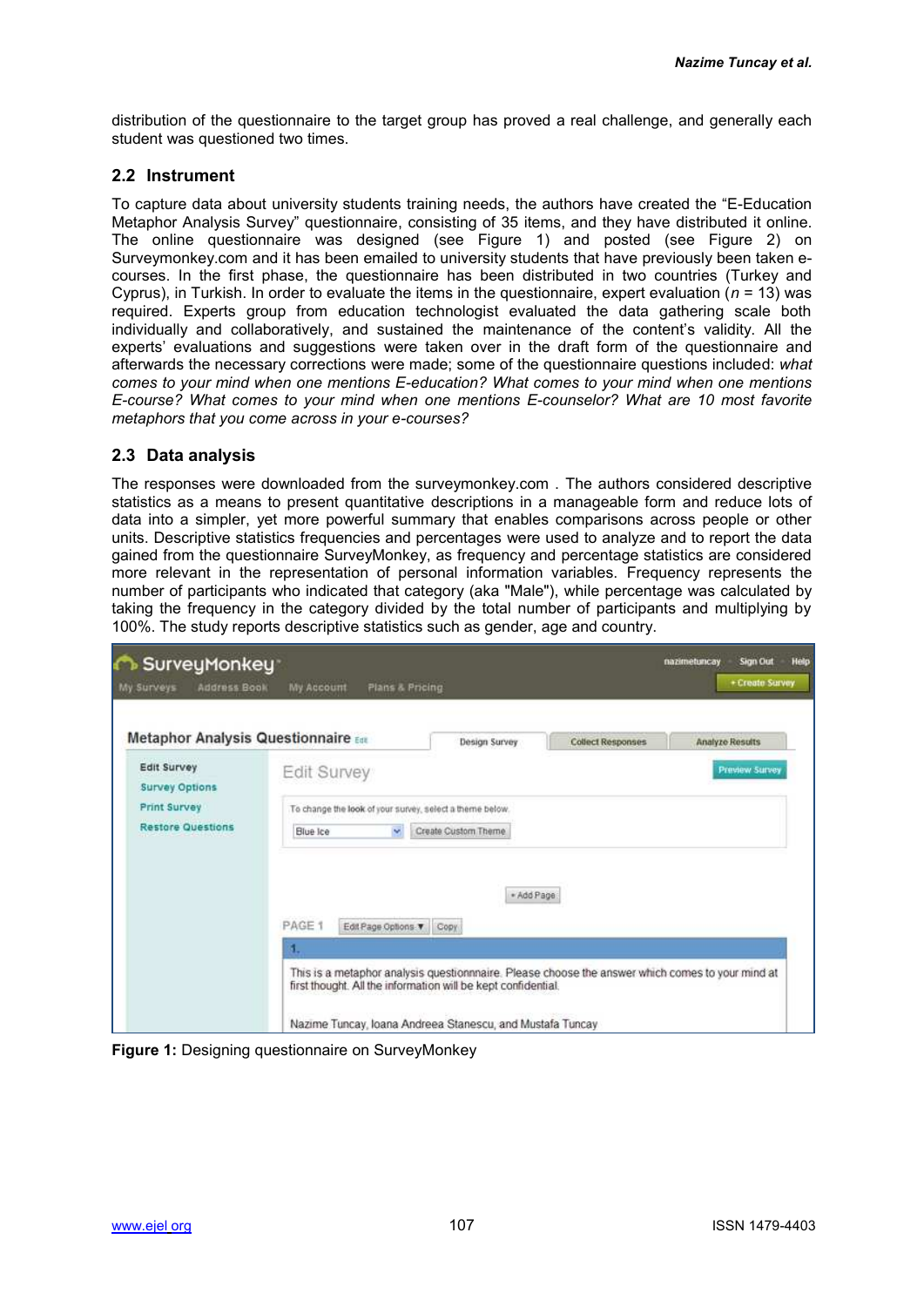| Metaphor Analysis Questionnaire Survey - Windows Internet Explorer                                             |                |
|----------------------------------------------------------------------------------------------------------------|----------------|
| https://www.surveymonkey.com/s/GMK8W5Q                                                                         |                |
| Edit<br>View<br>Favorites<br>Tools<br>Help<br>File                                                             |                |
| $\mathbf{v} = \mathbf{v} + \mathbf{v}$<br><sup>o o</sup> PC ni Hızlandır <sup>o o</sup><br>$\mathbb{Z}$ .<br>x | $\blacksquare$ |
| Free Hotmail 2 Daha fazla eklenti bul · C Önerilen Siteler ·<br>Favorites                                      |                |
| Metaphor Analysis Questionnaire Survey                                                                         |                |
|                                                                                                                |                |
|                                                                                                                |                |
| 14. What comes to your mind when one mentions a virtual class?                                                 |                |
| Unreality                                                                                                      |                |
| Theatre                                                                                                        |                |
| <b>Distance</b>                                                                                                |                |
| Picture                                                                                                        |                |
| Paris                                                                                                          |                |
| Google Groups                                                                                                  |                |
| Tiyatro                                                                                                        |                |
| Other                                                                                                          |                |

**Figure 2:** Questionnaire on SurveyMonkey

#### **3. Results and discussion**

In this section, the authors present in detail the survey results by item, respectively: eLearning metaphors, country, gender, percentages of e-metaphors, and common metaphors, identified as relevant in this effort to fill in the gap and build the grounds for common understanding between teachers and students.

#### **3.1 eLearning metaphors**

The metaphors derived by students and their percentages are (see Figure 2):

- TV Channel (0.3%),
- Human Brain (0.6%),
- **Java Games (1.7%),**
- $\blacksquare$  Other (4.9%),
- $\blacksquare$  Magazine (11.5%),
- Classroom (17.5%),
- Digital Story (18.9%) and
- $\blacksquare$  Internet (44.7%)

The spectrum of options reflects the evolution of education from traditional to technology-based approaches, allowing respondents to situate themselves in a non-ambiguous perception zone.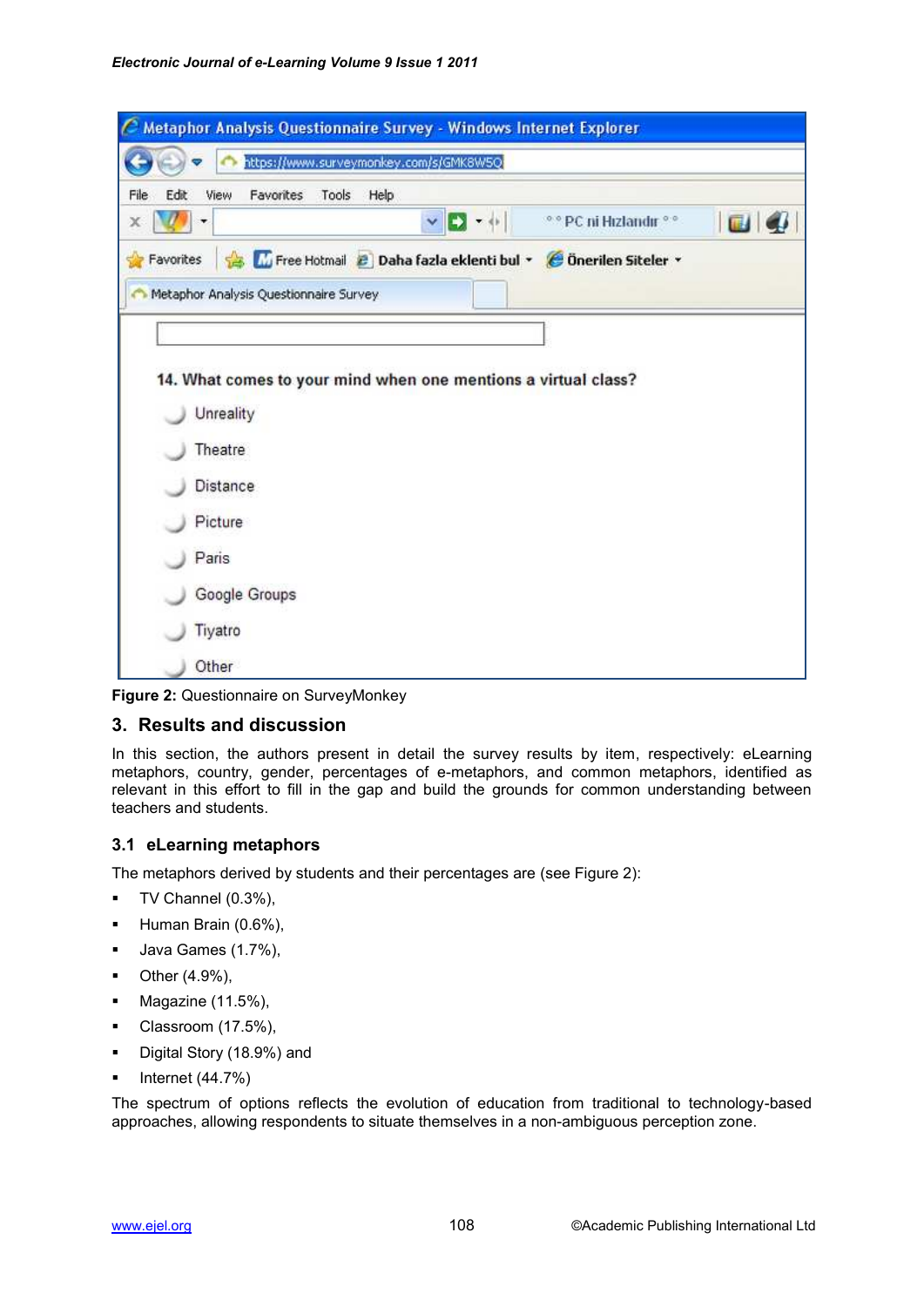

**Figure 2:** eLearning metaphors

## **3.2 Responses according to country**

The survey was distributed in Turkey and in Cyprus. Since the two cultures share common backgrounds, no significant differences were seen in the answers to the question "*What comes to your mind when one mentions about asynchronous education?*" (See Figure 3).



**Figure 3:** Synchronous education metaphors according to country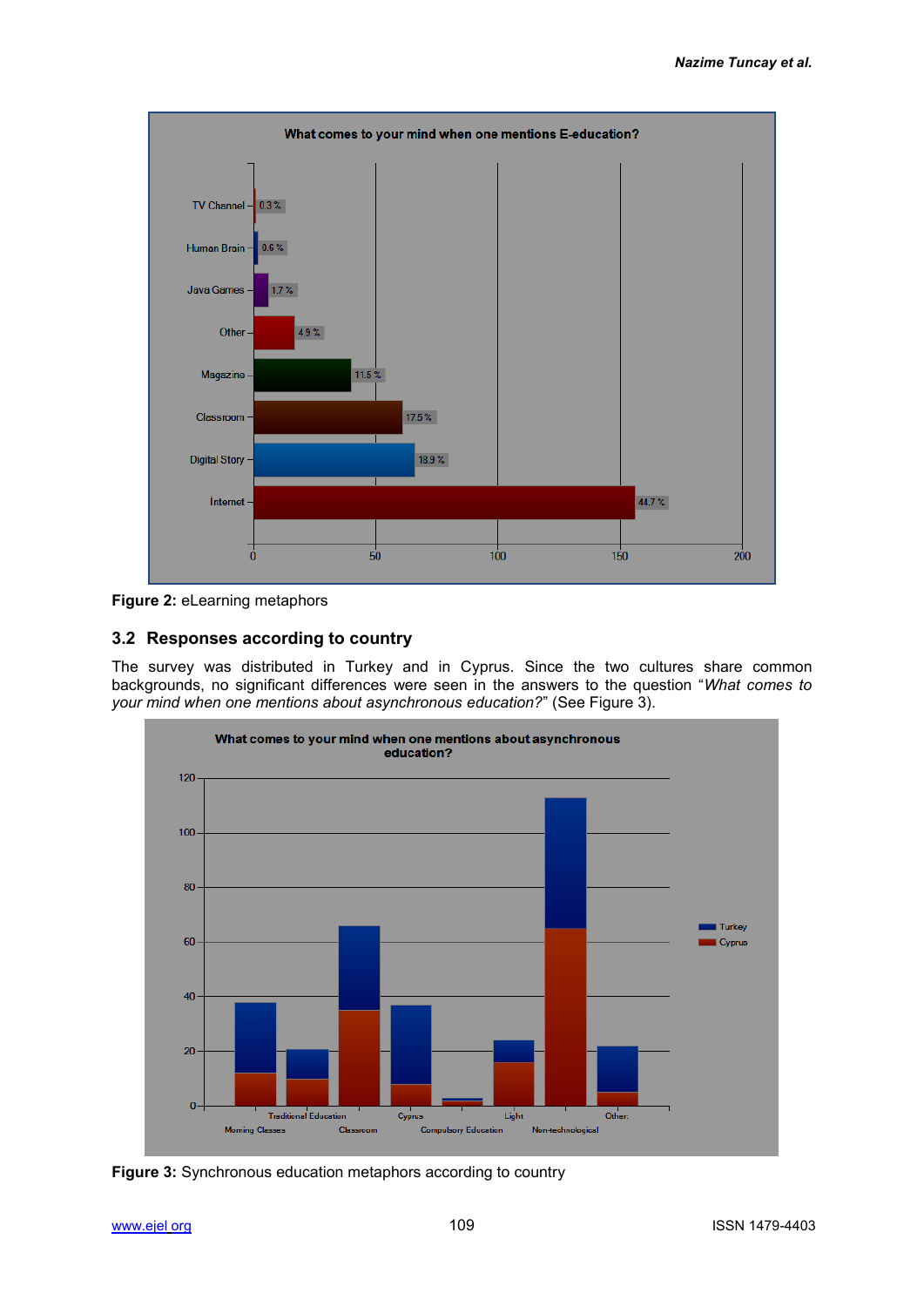#### **3.3 Responses according to gender**

60 of the students have not specified their gender. Overall, 136 men and 140 women have participated in this study. An independent sample t-test found no significant difference between groups (p>0.05) which have specified their gender.

For asynchronous education, the students from Turkey have chosen the "morning classes" metaphor in a greater percentage than the students from Cyprus, while the students from Cyprus have selected the "Classroom", "Light" and "Non-technological" metaphors at a greater percentage than the students in Turkey.

#### **3.4 Percentages of "E-" Metaphors**

Table 1 lists the e-education metaphors, which have the highest ranks, based on the questionnaire results. According to these, the E-school students said that "I feel like I am wondering in space". The E-student should go after information as an e-detective. The E-teacher is the one who has the last word. 47% of the students answered that the E-Student is equivalent to "rich students" education" and that the term recalled them the metaphor "richness". Their reasoning was: "You need to be rich to have education via mobile phone". 48.3% of the students paired E-Project to "Imaginary World" and their reasoning was that *objects* generally are never written on paper, it is like in an imaginary world".

**Table 1:** E-metaphors

| Keyword     | <b>Metaphors</b> | Reasoning                                                                                                                                                           | Percentage of the<br>Answer |
|-------------|------------------|---------------------------------------------------------------------------------------------------------------------------------------------------------------------|-----------------------------|
| E-Class     | E-Group          | There are lots of e-groups that<br>use Skype, Wikipedia and so on<br>to share information with<br>classmates                                                        | 85.7%                       |
| E-Teacher   | Judge            | They judge our work and take<br>decisions                                                                                                                           | 71.4%                       |
| E-Quiz      | Hot-potatoes     | We come across lots of quizzes<br>created by hot-potatoes                                                                                                           | 68.9%                       |
| F-Counselor | Distant Relative | They are like distant relatives they<br>say what to do without exactly<br>being in the same conditions,<br>even in the same country, more<br>like distant relatives | 60.0%                       |
| E-School    | Space            | We can not physically be in it                                                                                                                                      | 58.3%                       |
| E-Help      | <b>MSN</b>       | We generally get e-help through<br><b>MSN</b>                                                                                                                       | 56.0%                       |
| E-Student   | Detective        | They should do lots of researches<br>and search for clues of success<br>like detectives                                                                             | 51.4%                       |
| E-Project   | Imaginary World  | Projects generally are never<br>written on paper, it is like in an<br>imaginary world                                                                               | 48.3%                       |

#### **3.5 Common metaphors**

"*What are 10 most favorite metaphors that you come across in your e-courses?*" was one of the questions in the questionnaire. The students" answers and reasoning were consistently different (listed in Table 2). The words which have highest metaphor rank (85.7%) are: Athlete (metaphor: Greyhound); Guitar (metaphor: Antonio Banderas); Mother (metaphor: Water); Sea (metaphor: Bed cover); University (metaphor: Money), The other words which have highest metaphor rank are: Cloud (metaphor: Cotton); Red (metaphor: Blood); Clock (metaphor: Water); Poplar Tree (metaphor:Tall); Comb(Hairdresser); Ring(metaphor: Marriage). There are other metaphors that have been used, reflecting the diversity of approached that students have been taken and also they vivid imagination that triggers a constantly open challenge for their teachers.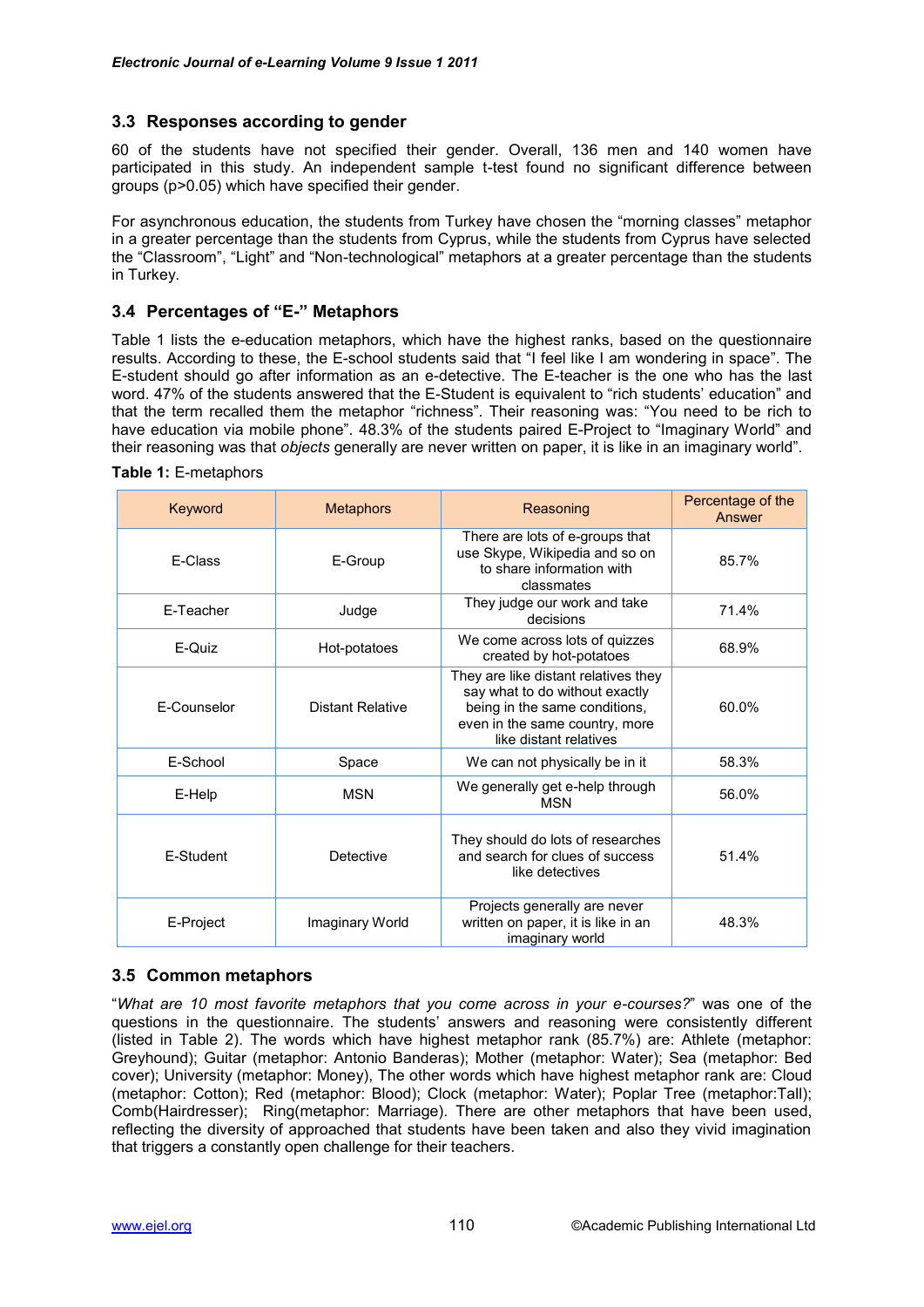#### Noun Metaphor Common Reasoning Frequency<br>
Athlete Greyhound Both are agile and quick 85.7% Athlete Greyhound Both are agile and quick 85.7%<br>
Guitar Antonio Antonio Banderas plays quitar in films 85.7% **Antonio** Banderas<br>Water Antonio Banderas plays guitar in films Mother Water She is pure and beautiful as water and we need her to be with us as we need water 85.7% Sea Bed cover They both makes you rest 85.7%<br>University Money You have to have money to go to university 85.7% niversity Money You have to have money to go to university 85.7%<br>Cloud Cotton Same visuals 84.6% Cloud Cotton Same visuals 84.6%<br>
Red Blood It's the first thing which comes to our mind. 84.6% Red Blood It's the first thing which comes to our mind.<br>Clock Water Clock goes fast and it does not come back. Similar Clock goes fast and it does not come back. Similarly when water falls down it does not come back into its container. | 76.9% Poplar Tree Tall Poplar Tree is tall 76.9%<br>
Comb Hairdresser Hairdressers use comb too often 75.7% Comb Hairdresser Hairdressers use comb too often Ring Marriage Ring is a symbol of marriage 75.7% America | Freedom | America is a place of freedom | 71.4% Gamble Cyprus People come to Cyprus to gamble 71.4% Noun Metaphor Common Reasoning Frequency Leg Column Both are straight and long 71.4%<br>Cissors Tailor Tailor Tailors use scissors too often 71.4% Scissors Tailor Tailor Tailors use scissors too often **Turkish** people Wolf is a symbol for Turkish people 71.4% Eyelash Türkan Şoray Türkan Şoray has long and beautiful eyelashes 68.9% Ice Glass You can see through them both 68.9%<br>
Summer Sea We swim in the summers 68.9% Sea We swim in the summers **Distance Education** Mars It makes us believe that we can have courses even in the Mars. 60.0% Horse England In films English people ride horses 60.0% Moustache Kadir İnanır Kadir İnanır is a famous artist with moustache 60.0% Spain Bull Spain is famous with bull fights 60.0%<br>
Moman Flower They love flower 60.0% Woman Flower They love flower they have flower the medicine of the flower the flower the flower the flower the flower the flower the flower the flower the flower the flower that the flower the flower the flower the flower Holiday Antalya It's a favorite Turkish holiday place 58.3%<br>Mushroom Umbrella Very similar 58.3% Very similar Snow Erzurum Erzurum has too much snow 58.3% Walnuts Brain **Brain** They resemble in shape 58.3% Chicken Döner Chicken meal 56.0% Dog Smell | Dogs are sensitive to smells 56.0% Human Being Monkey Dawin's theory, we, human beings developed from Monkey. 56.0% Needle Hay They resemble 56.0% Pizza Italy Italy Italy is famous with its pizza 56.0% Student Slave Must do whatever exercises the teacher gives 56.0% Blue Sky The blue is the color of the sky 52.9% Phone Mobile Phone When somebody says phone we understand mobile phone 52.9% Airplane Bird Bird Both are in the sky 51.4% Fork Rake They resemble in shape 51.4%<br>
Lahmacun Gaziantep Lahmacun is famous food in Gaziantep 51.4% Lahmacun is famous food in Gaziantep School Home School is warm as a home 51.4% Tea Rize Rize Rize has a different taste of tea 51.4%<br>Father Mountain Is powerful. No danger comes to you as far as your father is 48.3% Mountain **Is powerful. No danger comes to you as far as your father is** near you. 48.3% Kebab Adana Adana is famous with its Kebab 48.3%<br>Scarf Funeral Woman use scarf in funerals 48.3% Woman use scarf in funerals Sun Orange Both are yellow 48.3% <br>Cigarette Liver Cigarette is harmful to liver 40.0% Liver and Cigarette is harmful to liver and the 40.0% Poem Orhan Veli Famous person who writes poems 40.0% Desert Camel Camel Camels live in deserts 35.1% Rose Teacher We give roses to our teachers every teacher's days. 35.1%<br>Reef Chop We eat chops of beef 33.1% Beef Chop We eat chops of beef 33.1%<br>Numbers Mathematics We use lots numbers in mathematics 33.1% numbers Mathematics We use lots numbers in mathematics 33.1%<br>
Rall Wheel They are very alike 32.6% Ball Wheel They are very alike. 32.6%<br>New Year Santa Claus Santa Claus and presents comes to our mind 32.6% Santa Claus and presents comes to our mind

#### **Table 2:** Commonly used metaphors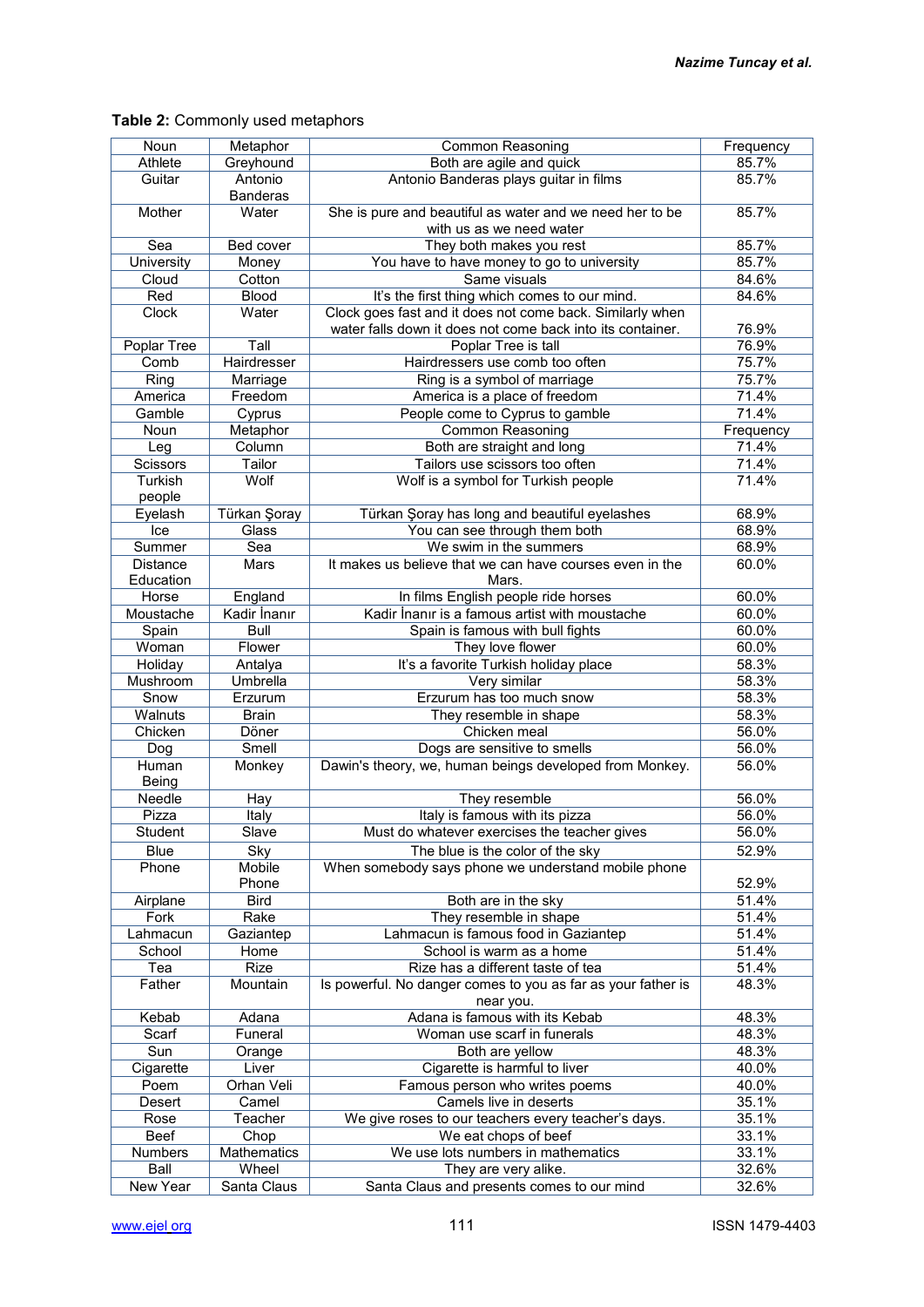#### **4. Conclusion and recommendation**

This paper approached the way students use and interact with different metaphors for e-education keywords. First, this research has involved naturalistic processes that are embedded in the same milieu: Cyberspace, the digital world, and the human mind. Secondly, metaphors were considered as expressions or manifestations of the same philosophical foundations.

This paper underlines the importance of metaphors in the process of information communication in eLearning environments. The authors" recommendations, concluded based on the results of this research, are that the potential of metaphors in e-education should be explored more extensively and more thoroughly in order to support better interconnections among eLearning actors. The use of metaphors creates the setting for a closer and more open communication and increases the sense of social presence in virtual learning spaces, increasing the educational outcomes. Metaphors stand out as a key element that streamlines communication, attracts e-students and increases their involvement in e-experiences. Metaphors build on the sense of community and should be developed to further levels that enhance e-students" experience and e-teachers" abilities to communicate the course objectives.

The exploration should focus upon open source as a metaphor for instructional practices – design and delivery, instructional platforms - technologies, and instructional philosophy of e-education. The key questions that deserve attention in the area of instructional practices - design and delivery are:

- Is e-essentially a heuristic experience within the context of a shared repertoire of communal resources (routines, sensibilities, artifacts, vocabulary, styles, etc.) that members have developed over time?
- What does this suggest in regard to the design of e-education?
- What does this suggest in regard to the provision or the delivery of e-education?

Future research shall extend the distribution of the questionnaire in other countries. The authors shall consider both countries whose culture is similar to Turkish and Cypriot culture, and also countries that present a different cultural background.

#### **References**

- Barr, R. B., & Tagg, J. (1995, November/December). From teaching to learning-a new paradigm for undergraduate education. Change Magazine, 27 (6), 12-25.Brush, R. O. (2001). Effective web design and core communication issues: The mission components in Web-based distance education. Journal of Educational Multimedia and Hypermedia, 10(4), 357-367.
- Clark, R. C. and Mayer, R. E. (2003) *ELearning and the Science of Instruction: Proven Guidelines for Consumers and Designers of Multimedia Learning,* Pfeiffer, San Francisco.
- Cook-Sather, A. (2003). Movements of mind: the "Matrix," metaphors and re-imagining education. *Teachers College Record, 105* (6), 946-977.
- Hara,N.Kling,R.(2003).Learners" Distress with a Web-based Distance Education Course: An Ethnographic Study of Participants' Experiences. Turkish Online Journal of Distance Education-TOJDE.4(2). ISSN 1302-6488 Hartzell, G. (2004). The metaphor is the message. *School Library Journal, 48* (6), 33.
- Kerssens-van-Drongelen, I. (2001). The iterative theory-building process: Rationale, principles and evaluation. *Management Decision, 39* (7), 503-512.
- Kendall, J. & Kendall, K. (1993). Metaphors and methodologies: Living beyond the systems machine. *MIS Quarterly, 17,* (2), 149-171.
- Lakoff, George, and Johnson, Mark. (1980). Metaphors we live by. Chicago: University of Chicago Press.
- Levassuer, R. (2004). Open system theory and organizations. *Futurics, 28* (3/4), 82-88.

Levinson, Paul.( 2001). Digital McLuhan. London: Routledge.

- Lewis, M. & Grimes, A. (1999). Metatriangulation: Building theory from multiple paradigms. *The Academy of Management Review, 24* (4), 672-690.
- Lynham, S. (2000). Theory building in the human resource development profession. *Human Resource Development Quarterly, 11* (2), 159-178.

Meyer, K. A. (2002). Quality in distance education: Focus on on-line learning. ASHE-ERIC

- Meyer, K.A. (2005). *Common Metaphors and Their Impact on Distance Education: What They Tell Us and What They Hide.*Teachers College Record Volume 107, Number 8, August 2005, pp. 1601–1625 ISBN NO:0161- 4681
- Muthukumar, S. L. (2004*). "*Analysis and Design of an ELearning Model for Organizational Excellence and Versatility" [online], Interpersonal Computing and Technology Journal*.* http://www.aect.org/ Intranet/Publications/ipct-j/index.html. Polloff, R. M., & Pratt, K. (2001). *Lessons from the cyberspace classroom*. San Francisco, CA: Jossey-Bass.